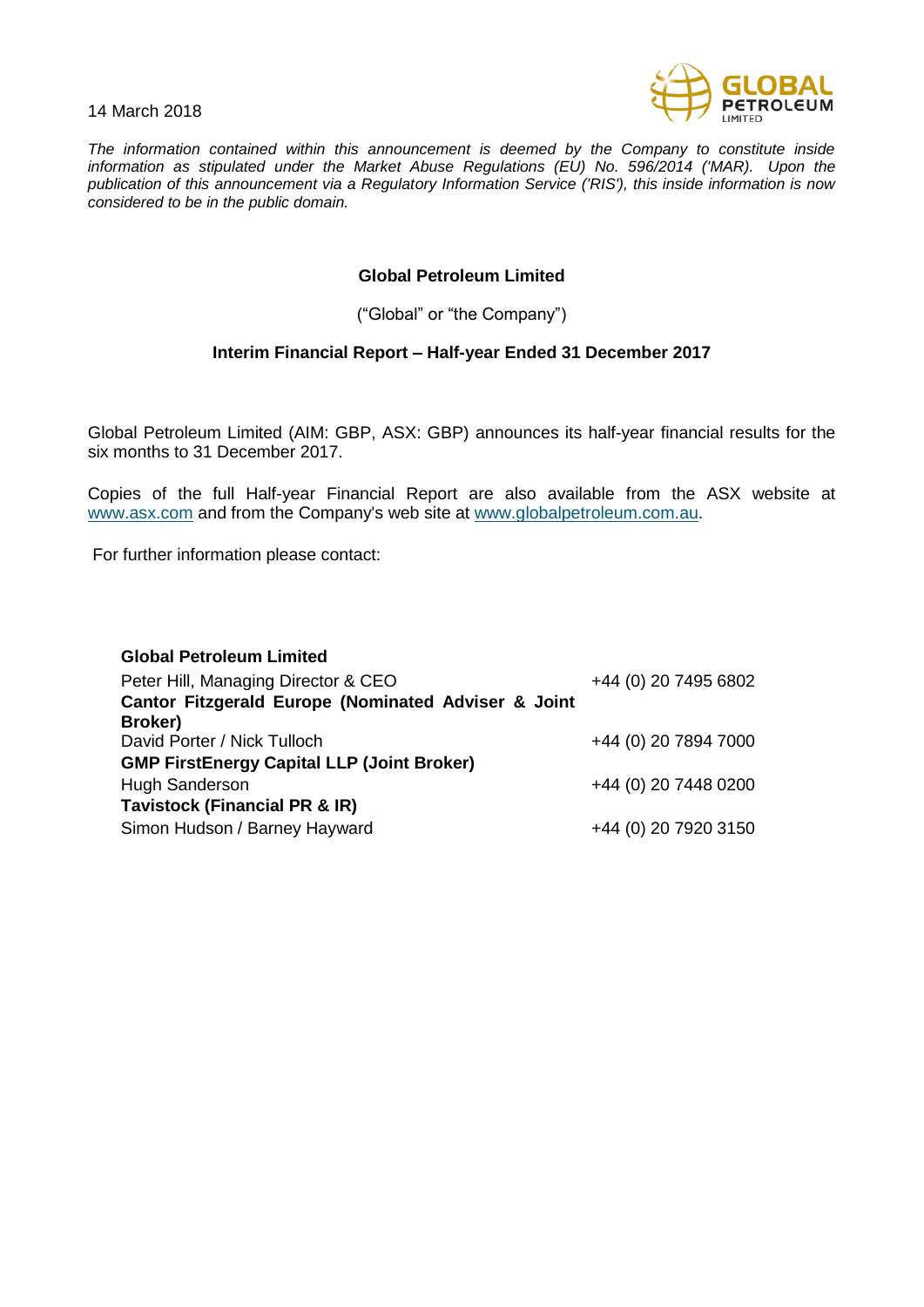

The Directors of Global Petroleum Limited present their report together with the condensed consolidated interim financial statements of the Group comprising of Global Petroleum Limited (the "Company" or "Global" or "Parent") and the entities it controlled for the half year ended 31 December 2017 ("Consolidated Entity" or "Group").

### Dear Shareholders

We are pleased to present to you the Global Interim Financial Report for the half year ended 31 December 2017.

A number of objectives were achieved during the reporting period with a particular focus on the Company's Namibian Licence which covers Blocks 1910B & 2010A, in the offshore Walvis Basin.

An agreement was reached with the Namibian Ministry of Mines & Energy ("MME") whereby an extension was granted for the First Renewal Exploration Period (Phase 2) of the Company's exploration licence ("the Licence"). The extension was for a period of 12 months to December 2018. At the same time, the MME also agreed entry by Global and its partners into the Second Renewal Period (Phase 3), effective from December 2018 for a period of 2 years.

2D seismic data was acquired over the Company's Namibian acreage during June and July 2017. Processing and interpretation of the data was finalised and a Competent Persons Report ("CPR") was commissioned from AGR TRACS, which was completed post the reporting period end. The CPR confirmed a high level of prospectivity in the Blocks held by the Company including the calculation of Prospective Resources. Further details of the CPR and the calculated Prospective Resources are detailed in the Company's announcement of 15 January 2018.

Subsequent to the publication of the CPR, the Company announced it would be conducting a structured farm-out process in which it would be advised by Stellar Energy Advisors.

In Italy, the Company announced in October 2017 the publication by the Italian authorities of the remaining two Environmental Decrees relating to its four offshore applications in the Southern Adriatic. The applications in question are designated d 80 F.R-GP and d 81 F.R-GP and since the publication of the Decrees a number of appeals by various interested parties have been notified to the Company. These appeals will be defended by the Company in a similar fashion to those relating to the previous two Decrees, which were originally published in October 2016.

#### **Financial**

During the half year ended 31 December 2017, the Group recorded a loss after tax of US\$975,145 (31 December 2016: loss US\$957,681). Cash balances at 31 December 2017 amounted to US\$6,080,861 (30 June 2017: US\$7,807,605). The Group has no debt.

#### **Outlook**

The Company remains committed to pursuing its Italian applications through to award, along with the Namibian project where the farm-out process has recently commenced with a view to seeking a partner to fund future operations on the Block, commencing with a 3D seismic survey. We look forward to updating shareholders on progress with these endeavours in due course.

John van der Welle **Peter Hill** 

Chairman Chief Executive Officer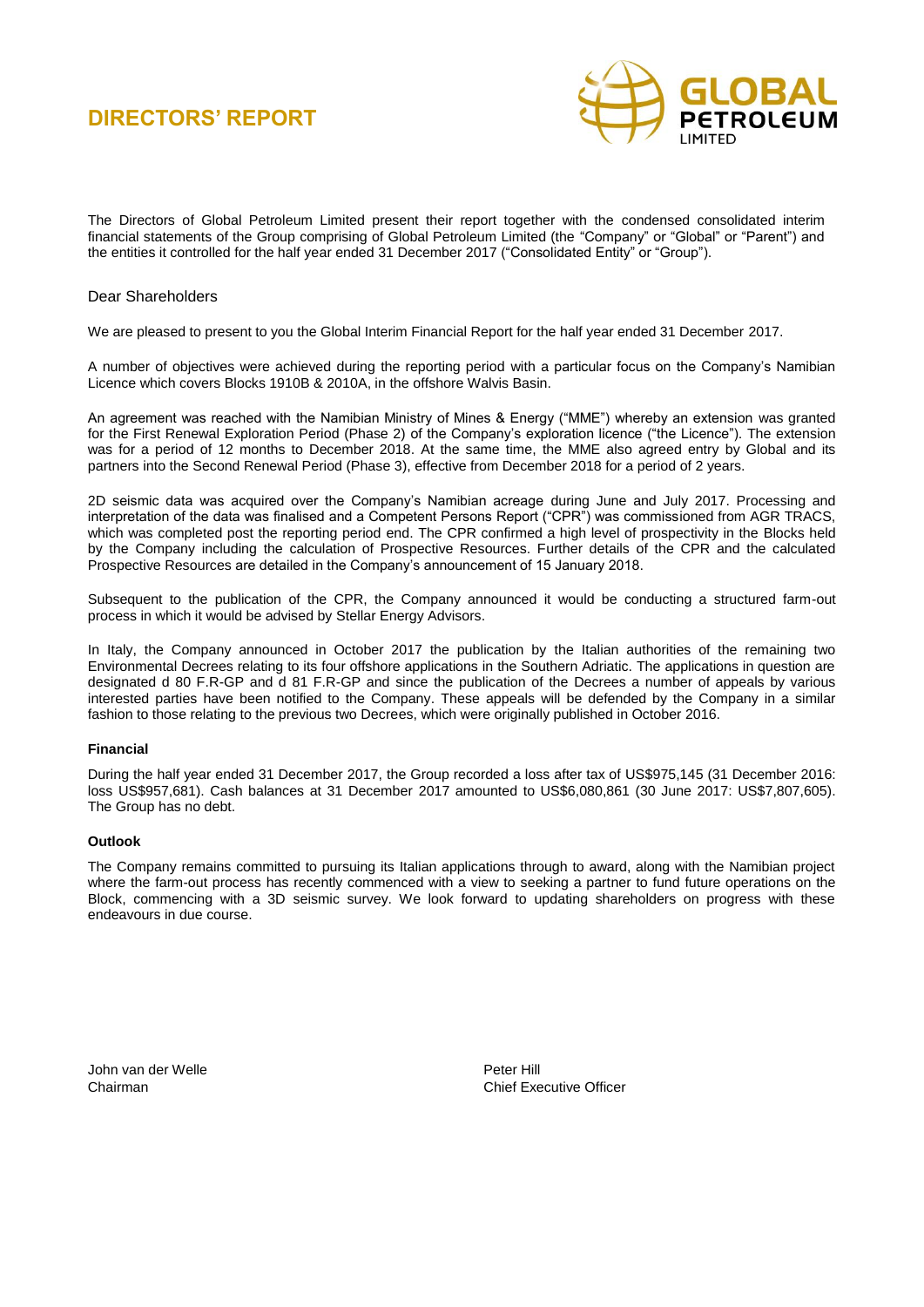

### **1. OPERATING AND FINANCIAL REVIEW**

#### *Namibian Project*

The Namibian Project consists of an 85% participating interest in Petroleum Exploration Licence Number 29 covering Offshore Blocks 1910B and 2010A in the Republic of Namibia. The Licence, issued on 3 December 2010, originally covered 11,730 square kilometres and is located offshore Namibia in water depths ranging from 1,300 metres to 3,000 metres (Refer Figure 1). The Initial Exploration Period of the Licence expired in December 2014, and Global fulfilled its corresponding work obligations approximately halfway through the initial four year term. The Company agreed with the Namibian Ministry of Mines and Energy to a 12 month extension of the Initial Exploration Period to December 2015, on the basis of an agreed work programme which entailed further interpretation work on existing seismic data.

In December 2015, the Company entered into the First Renewal Exploration Period (Phase 2) of the Licence, making a mandatory relinquishment of 50% of the Licence Area. Phase 2 was for a duration of 24 months with a reduced Minimum Work Programme which no longer contained a well commitment. Instead, the Company undertook to reprocess and reinterpret previously acquired 2D seismic data and to shoot 800 kilometres of new 2D. To this end, the Company's technical team has evaluated reprocessed 2D seismic data from the 1990s and took delivery of reprocessed speculative 2D seismic data shot over its Blocks in 2011/12 by the seismic company, TGS.

Following the reprocessing and evaluation of the historic 2D data, the Company entered into a contract with Seabird Exploration of Norway in order to acquire 834 km of new full fold seismic data over its Blocks. This data was shot during June and July 2017 with processing and interpretation of the new 2D seismic completed during the reporting period.

The new information significantly improved the prospectivity across the Licence area in general and in particular the Gemsbok prospect. Better imaging from the recently acquired 2D data revealed that known source rock intervals are likely to be within the oil generative window and this, combined with data showing repeating oil seeps along the faulted flanks of Gemsbok, greatly improves the chance of a major oil discovery.

As a result, the Company commissioned a CPR in respect of its acreage from consultants AGR TRACS, which was completed post the reporting period. Prospective resources have been calculated on three prospects: the Company's primary structure Gemsbok, as well as Dik Dik and Lion. Further details of the CPR, can be found within the Company's announcement of 15 January 2018 and the full report is located on the Company's website.

The Company successfully negotiated and agreed with the MME an extension of the First Renewal Exploration Period (Phase 2) of the Company's Licence for a period of 12 months to 3 December 2018. In addition, the MME agreed entry into the Second Renewal Period (Phase 3) effective from 3 December 2018 for 2 years.

The minimum work commitment for the one year extension of Phase 2 is the acquisition of 600 square kilometres of 3D seismic which is contingent on the Company concluding a farm-out agreement with a third party to fund the acquisition of the 3D data. The 3D acquisition can be carried over into Phase 3 in the event that it is not competed within the Phase 2 extension period. During Phase 3, the commitment is to drill a well (depth and location to be agreed) unless the MME and the Company agree that circumstances dictate otherwise.

The Company appointed Stellar Energy Advisors subsequent to the reporting period to advise on a structured farm-out process of the Company's Namibian acreage with a view to seeking a partner to fund future operations, commencing with the 3D seismic data acquisition.

The Company's wholly owned subsidiary, Jupiter Petroleum (Namibia) Limited, remains operator with an 85% interest in the two Blocks, with partners NAMCOR and Bronze Investments Pty Ltd (Bronze) holding 10% and 5% respectively, both as carried interests.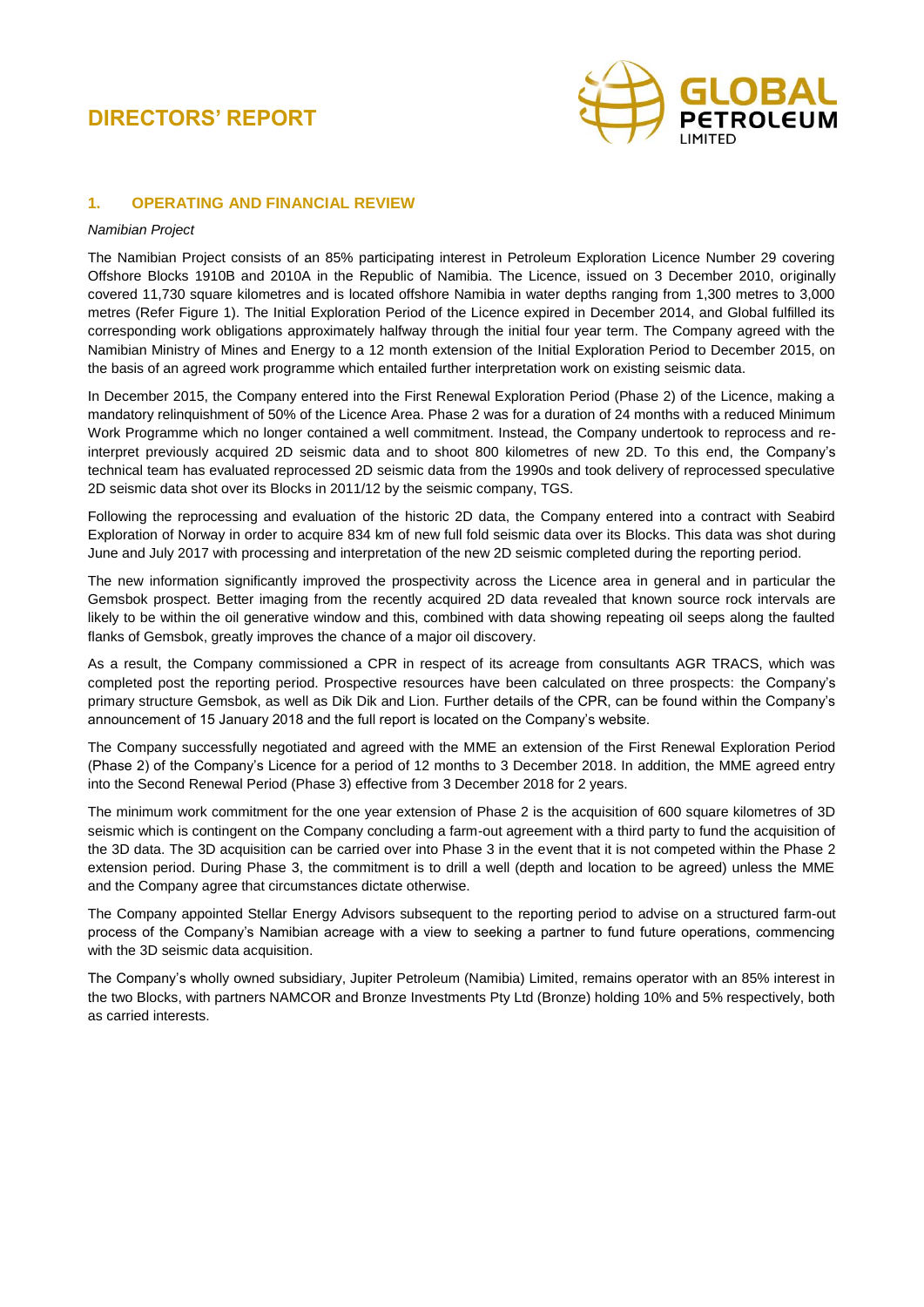

### **1. OPERATING AND FINANCIAL REVIEW (continued)**

#### **Permit Applications in the Southern Adriatic, Offshore Italy**

In August 2013, the Company submitted an application and proposed work programme and budget to the Italian Ministry of Economic Development for four exploration areas offshore Italy (the "Permit Applications" – Figure 2).

As previously reported, various local authorities and interest groups appealed against the Environmental Decrees in relation to d 82 F.R-GP and d 83 F.R-GP. Publication of Environmental Decrees is the final administrative stage before grant of the Permits. The above-mentioned Decrees were published in October 2016 and the appeals against them are expected to be heard by the Latium Administrative Tribunal (Rome) in Q4 2018.

The Company announced during the reporting period (in October 2017) that the remaining two Environmental Decrees in relation to the Permit Applications, designated d 80 F.R-GP and 81 F.R-GP, had been published by the Italian authorities.

As with the previous two Environmental Decrees, a number of appeals by various interested parties against the new Decrees have been notified to the Company. Global understands that recent appeals against other Environmental Decrees in the Southern Adriatic have been rejected by the same tribunal.

The Southern Adriatic and adjacent areas continue to be the focus of industry activity. Most notably, in Montenegro, offshore concessions were awarded in 2016/2017 to Marathon, OMV and Eni/Novatek (the latter just 35 km from the nearest of the Permit Applications). The four Permit Application Blocks are contiguous with the Italian median lines abutting Croatia, Montenegro and Albania respectively.

### **1. OPERATING AND FINANCIAL REVIEW (continued)**

#### **Outlook**

The Company remains committed to pursuing its Italian applications through to award, along with the Namibian project where the farm-out process has recently commenced with a view to seeking a partner to fund future operations on the Block, commencing with a 3D seismic survey.

#### **Presentation currency**

The financial information in this half year report is presented in United States dollars (US\$).

### **2. DIRECTORS**

The Directors of the Company at any time during or since the end of the half year are:

#### **Non-Executive**

Mr John van der Welle - Chairman Mr Peter Blakey Mr Damien Cronin (resigned as a Director and Company Secretary 31 December 2017) Mr Andrew Draffin (appointed as Company Secretary 1 January 2018) Mr Garrick Higgins (appointed as a Non-Executive Director 9 October 2017) Mr Peter Taylor

**Executive**

Mr Peter Hill - Managing Director and Chief Executive Officer

### **3. ASX LISTING RULE 5.4.3**

The following information is provided in accordance with ASX Listing Rule 5.4.3:

- The Company holds Petroleum Exploration Licence Number 29 covering Offshore Blocks 1910B and 2010A in the Republic of Namibia.
- No petroleum tenements were acquired by the Company during the review period.
- No beneficial percentage interests in joint venture, farm-in or farm-out agreements were acquired or disposed of by the Company during the review period.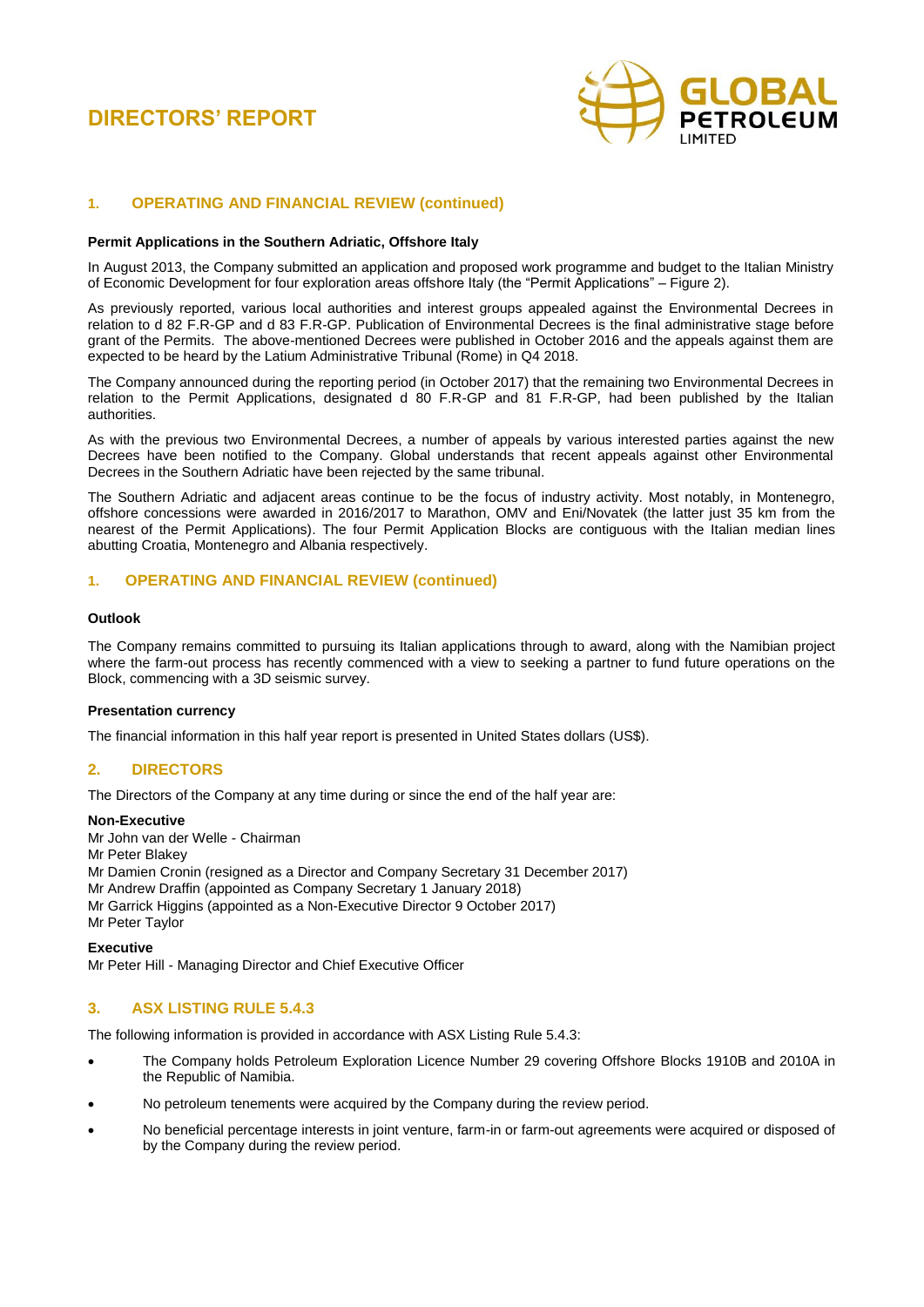

### **4. SUBSEQUENT EVENTS**

With the exception of the items below, there has not arisen, in the interval between the end of the half year and the date of this report, any item, transaction or event of a material nature likely, in the opinion of the Directors of the Company, to affect significantly the operations of the Group, the results of those operations or the state of affairs in subsequent financial periods.

On 15 January 2018, the Company announced the results of a Competent Persons Report which confirmed a high level of prospectivity in the Namibian Blocks held by the Company, and included the calculation of Prospective Resources.

Stella Energy Advisors were appointed on 19 January 2018 to advise the Company during a structured farm-out process of the Company's Namibian acreage with a view to seeking a partner to fund future operations, commencing with a 3D seismic survey.

### **5. AUDITOR'S INDEPENDENCE DECLARATION UNDER SECTION 307C OF THE CORPORATIONS ACT 2001**

The lead auditor's independence declaration is set out on page 9 and forms part of the Directors' Report for the 6 month period ended 31 December 2017.

Signed in accordance with a resolution of the Directors:

**ANDREW DRAFFIN Director and Company Secretary**

12 March 2018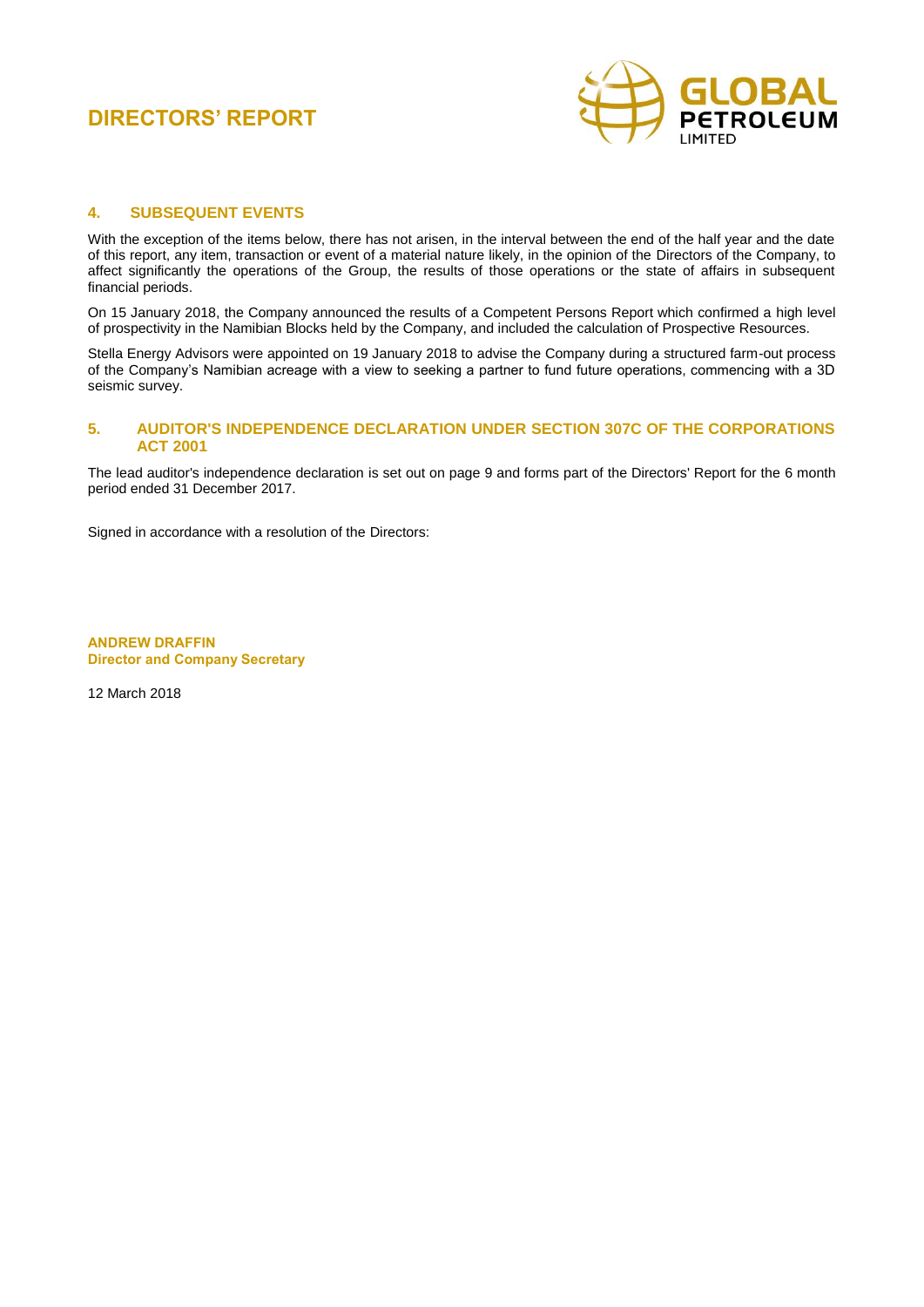# **CONDENSED CONSOLIDATED STATEMENT OF PROFIT AND LOSS AND OTHER COMPREHENSIVE INCOME**



For the six months ended 31 December 2017

|                                                               |             | For the six months ended 31 December |              |  |
|---------------------------------------------------------------|-------------|--------------------------------------|--------------|--|
|                                                               | <b>Note</b> | 2017<br>US\$                         | 2016<br>US\$ |  |
|                                                               |             |                                      |              |  |
| <b>Continuing operations</b>                                  |             |                                      |              |  |
| Salaries and employee benefits expense                        |             | (205, 755)                           | (216, 290)   |  |
| Administrative expenses                                       |             | (536, 465)                           | (517, 499)   |  |
| Other expenses                                                |             | (91, 360)                            | (108, 719)   |  |
| Business development expenses                                 | 4           | (55, 164)                            | (77, 267)    |  |
| Foreign exchange gain (loss)                                  |             | (3, 422)                             | (37, 467)    |  |
| Equity based remuneration                                     | 6           | (128, 167)                           | (22, 348)    |  |
| <b>Results from operating activities</b>                      |             | (1,020,333)                          | (979, 590)   |  |
| Finance income                                                |             | 45,188                               | 21,909       |  |
| Net finance income                                            |             | 45,188                               | 21,909       |  |
| Profit (loss) before tax                                      |             | (975, 145)                           | (957, 681)   |  |
| Tax benefit (expense)                                         |             |                                      |              |  |
| Profit (loss) from continuing operations after tax            |             | (975, 145)                           | (957, 681)   |  |
| Profit (loss) for the period                                  |             | (975, 145)                           | (957, 681)   |  |
|                                                               |             |                                      |              |  |
| Other comprehensive income                                    |             |                                      |              |  |
| Foreign currency translation differences - foreign operations |             |                                      |              |  |
| Other comprehensive income (loss) for the period, net of tax  |             |                                      |              |  |
| Total comprehensive income (loss) for the period              |             | (975, 145)                           | (957, 681)   |  |
|                                                               |             |                                      |              |  |

| Earnings per share (cents)        |        |        |
|-----------------------------------|--------|--------|
| Basic earnings (loss) per share   | (0.48) | (0.47) |
| Diluted earnings (loss) per share | (0.48) | (0.47) |

The condensed consolidated statement of profit and loss and comprehensive income is to be read in conjunction with the accompanying notes on pages 11 to 14.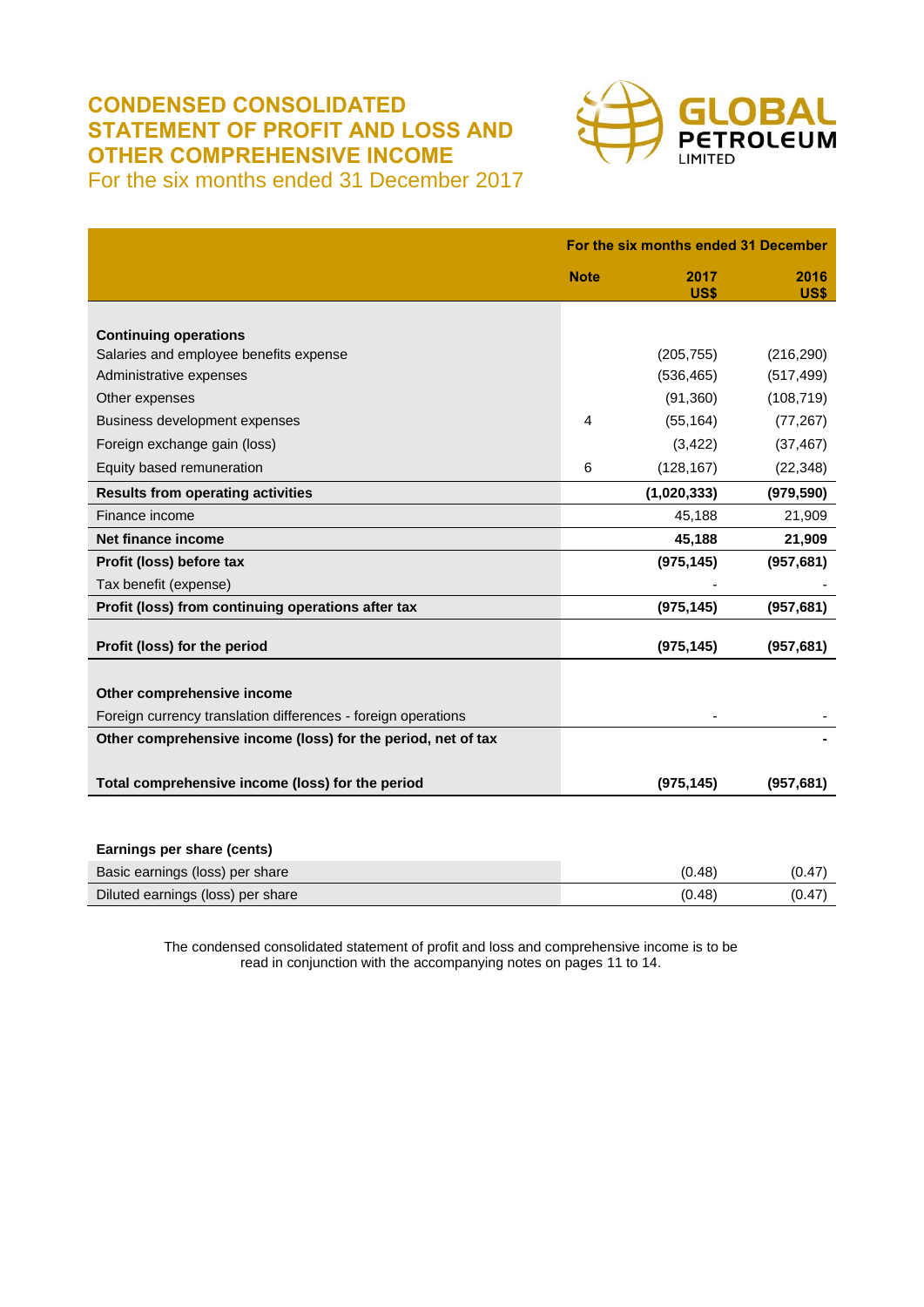## **CONDENSED CONSOLIDATED STATEMENT OF FINANCIAL POSITION** As at 31 December 2017



|                                      | <b>Note</b> | 31 December 2017<br><b>US\$</b> | <b>30 June 2017</b><br>US\$ |
|--------------------------------------|-------------|---------------------------------|-----------------------------|
| <b>Assets</b>                        |             |                                 |                             |
| Cash and cash equivalents            |             | 6,080,861                       | 7,807,605                   |
| Trade and other receivables          |             | 155,947                         | 131,972                     |
| Prepayments                          |             | 64,897                          | 50,352                      |
| <b>Total current assets</b>          |             | 6,301,705                       | 7,989,929                   |
|                                      |             |                                 |                             |
| Plant and equipment                  |             | 5,348                           | 5,943                       |
| <b>Exploration assets</b>            | 4           | 1,682,631                       | 1,109,115                   |
| <b>Total non-current assets</b>      |             | 1,687,979                       | 1,115,058                   |
|                                      |             |                                 |                             |
| <b>Total assets</b>                  |             | 7,989,684                       | 9,104,987                   |
| <b>Liabilities</b>                   |             |                                 |                             |
| Trade and other payables             |             | 163,414                         | 444,555                     |
| Current tax payable                  |             |                                 |                             |
| Provisions                           |             | 156,635                         | 143,819                     |
| <b>Total current liabilities</b>     |             | 320,049                         | 588,374                     |
|                                      |             |                                 |                             |
| <b>Total non-current liabilities</b> |             |                                 |                             |
| <b>Total liabilities</b>             |             | 320,049                         | 588,374                     |
|                                      |             |                                 |                             |
| <b>Net assets</b>                    |             | 7,669,635                       | 8,516,613                   |
| <b>Equity</b>                        |             |                                 |                             |
| Issued share capital                 |             | 39,221,112                      | 39,221,112                  |
| <b>Reserves</b>                      |             | 1,535,305                       | 1,407,138                   |
| <b>Accumulated losses</b>            |             | (33,086,782)                    | (32, 111, 637)              |
|                                      |             |                                 |                             |
| <b>Total equity</b>                  |             | 7,669,635                       | 8,516,613                   |

The condensed consolidated statement of financial position is to be read in conjunction with the accompanying notes on pages 11 to 14.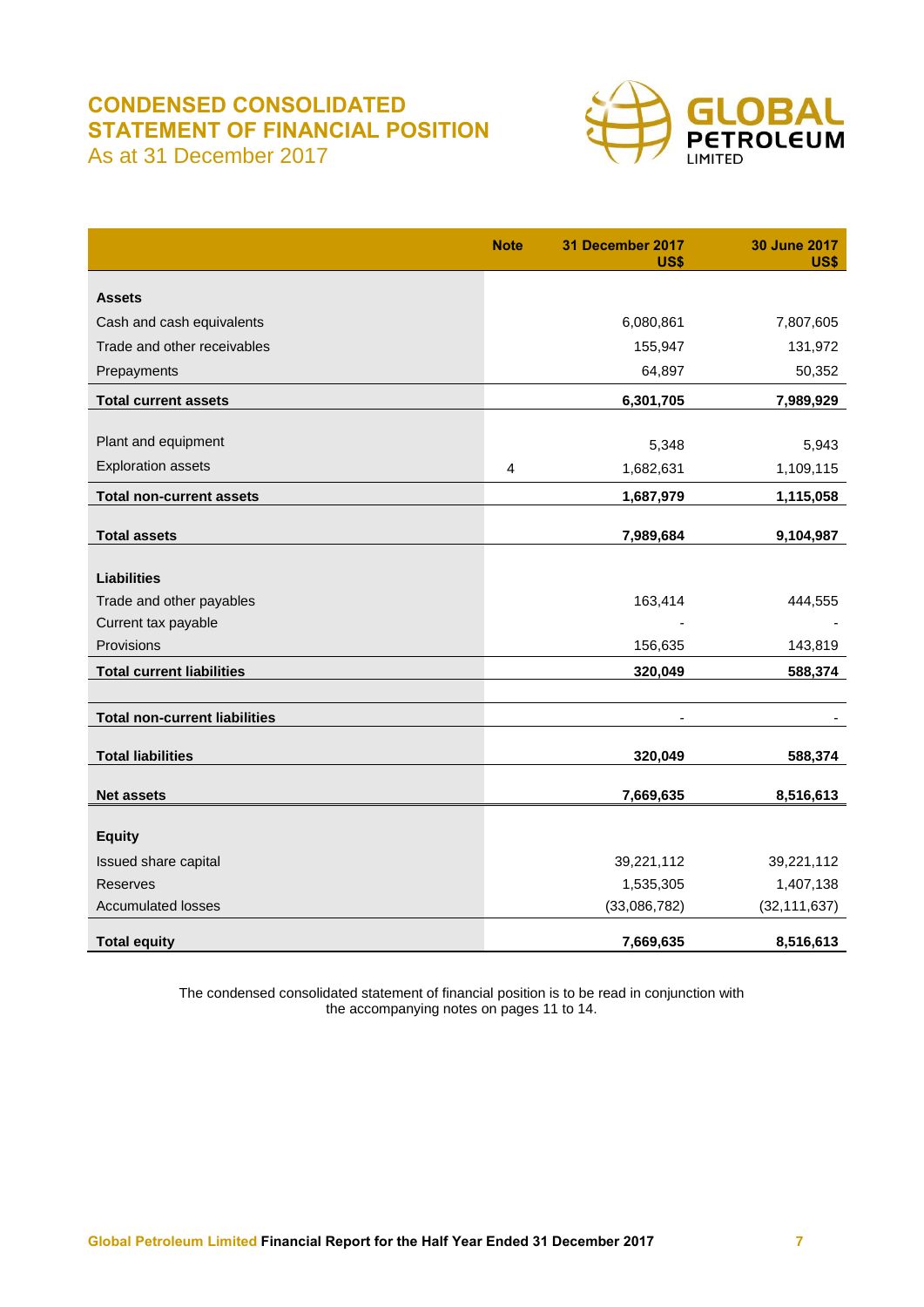# **CONDENSED CONSOLIDATED STATEMENT OF CHANGES IN EQUITY** For the six months ended 31 December 2017



|                                                                                | <b>Attributable to owners of the Company</b> |                                 |                                                                           |                                     |                     |
|--------------------------------------------------------------------------------|----------------------------------------------|---------------------------------|---------------------------------------------------------------------------|-------------------------------------|---------------------|
|                                                                                | <b>Share</b><br><b>Capital</b>               | <b>Option</b><br><b>Reserve</b> | <b>Foreign</b><br><b>Currency</b><br><b>Translation</b><br><b>Reserve</b> | <b>Accumulated</b><br><b>Losses</b> | <b>Total Equity</b> |
|                                                                                | US\$                                         | <b>US\$</b>                     | <b>US\$</b>                                                               | <b>US\$</b>                         | <b>US\$</b>         |
| Six months ended 31 December<br>2017<br>Balance at 1 July 2017                 | 39,221,112                                   | 836,728                         | 570,410                                                                   | (32, 111, 637)                      | 8,516,613           |
| Issue of Options (note 5)                                                      |                                              | 128,167                         |                                                                           |                                     | 128,167             |
| <b>Total comprehensive</b><br>profit(loss) for the period:                     |                                              |                                 |                                                                           |                                     |                     |
| Net profit(loss) for the period<br><b>Other comprehensive</b><br>profit(loss): |                                              |                                 |                                                                           | (975, 145)                          | (975, 145)          |
| Foreign exchange translation<br>differences                                    |                                              |                                 |                                                                           |                                     |                     |
| <b>Total comprehensive</b><br>profit(loss) for the period                      |                                              |                                 |                                                                           | (975, 145)                          | (975, 145)          |
| <b>Balance at 31 December 2017</b>                                             | 39,221,112                                   | 964,895                         | 570,410                                                                   | (33,086,782)                        | 7,669,635           |
| Six months ended 31 December<br>2016                                           |                                              |                                 |                                                                           |                                     |                     |
| Balance at 1 July 2016                                                         | 39,198,764                                   | 836,728                         | 586,827                                                                   | (30, 255, 174)                      | 10,367,145          |
| Issued shares (refer Note 5)                                                   | 22,348                                       |                                 |                                                                           |                                     | 22,348              |
| <b>Total comprehensive</b><br>profit(loss) for the period:                     |                                              |                                 |                                                                           |                                     |                     |
| Net profit(loss) for the period                                                |                                              |                                 |                                                                           | (957, 681)                          | (957, 681)          |
| <b>Other comprehensive</b><br>profit(loss):                                    |                                              |                                 |                                                                           |                                     |                     |
| Foreign exchange translation<br>differences                                    |                                              |                                 |                                                                           |                                     |                     |
| <b>Total comprehensive</b><br>profit(loss) for the period                      |                                              |                                 |                                                                           | (957, 681)                          | (957, 681)          |
| <b>Balance at 31 December 2016</b>                                             | 39,221,112                                   | 836,728                         | 586,827                                                                   | (31, 212, 855)                      | 9,431,812           |

Amounts are stated net of tax

The condensed consolidated statement of changes in equity is to be read in conjunction with the accompanying notes on pages 11 to 14.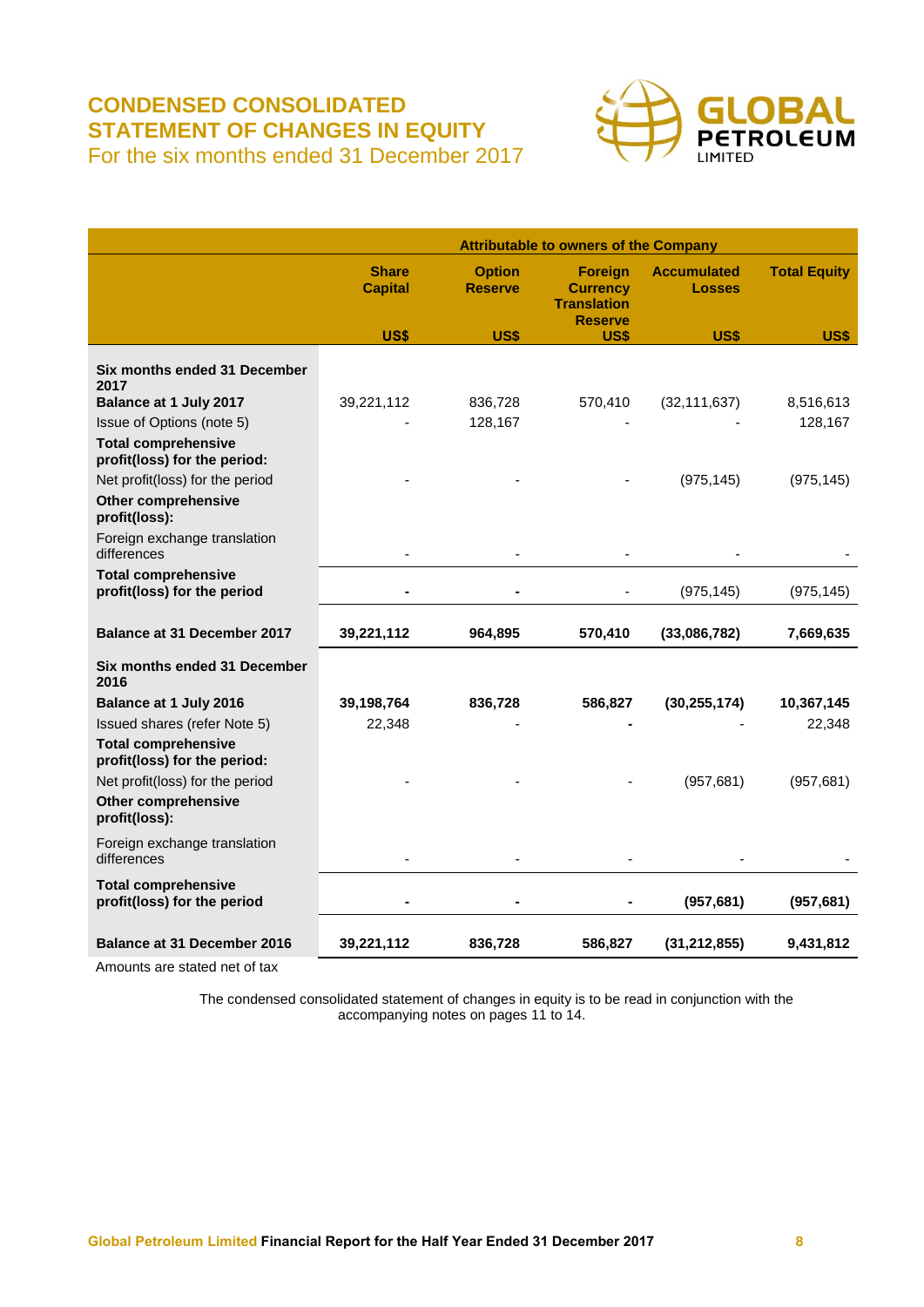# **CONDENSED CONSOLIDATED STATEMENT OF CASH FLOWS** For the six months ended 31 December 2017



|                                                        | For the six months ended 31 December |              |  |
|--------------------------------------------------------|--------------------------------------|--------------|--|
|                                                        | 2017<br>US\$                         | 2016<br>US\$ |  |
|                                                        |                                      |              |  |
| Cash flows from operating activities                   |                                      |              |  |
| Cash paid to suppliers and employees                   | (1,229,848)                          | (1,059,606)  |  |
| Interest received                                      | 45,188                               | 21,909       |  |
| Refunds (payments) of GST and VAT                      | 93,740                               | 96,438       |  |
|                                                        |                                      |              |  |
| Net cash provided by (used in) operating activities    | (1,090,920)                          | (941, 259)   |  |
|                                                        |                                      |              |  |
| Cash flows from investing activities                   |                                      |              |  |
| Exploration and business development expenditure       | (628, 680)                           | (316, 667)   |  |
|                                                        |                                      |              |  |
| Net cash from (used in) investing activities           | (628, 680)                           | (316, 667)   |  |
|                                                        |                                      |              |  |
| Net increase (decrease) in cash and cash equivalents   |                                      |              |  |
|                                                        | (1,719,600)                          | (1,257,926)  |  |
| Cash and cash equivalents at 1 July                    | 7,807,605                            | 10,172,598   |  |
| Effects of exchange rate fluctuations on cash and cash |                                      |              |  |
| equivalents                                            | (7, 144)                             | 7,551        |  |
|                                                        |                                      |              |  |
| Cash and cash equivalents at 31 December               | 6,080,861                            | 8,922,223    |  |

The condensed consolidated statement of cash flows is to be read in conjunction with the accompanying notes on pages 11 to 14.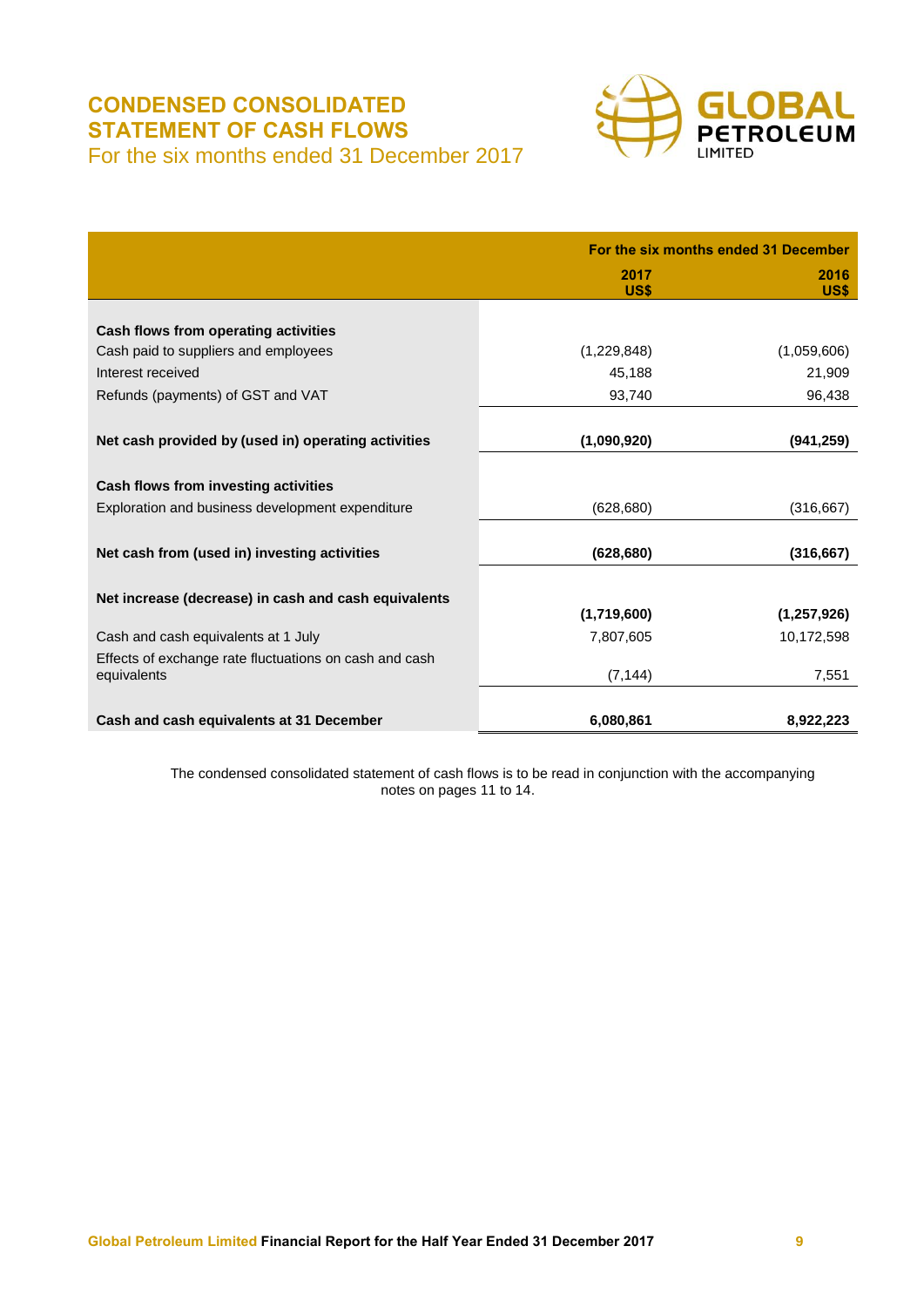**NOTES TO THE CONDENSED CONSOLIDATED INTERIM FINANCIAL STATEMENTS**



For the six months ended 31 December 2017

## **1. REPORTING ENTITY**

Global Petroleum Limited ("Global") is a company domiciled in Australia. Global is a company limited by shares incorporated in Australia and whose shares are publicly traded on the Australian Securities Exchange (ASX) and the London Stock Exchange (AIM). The condensed consolidated interim financial statements of the Company as at and for the six months ended 31 December 2017 comprise the Company and its controlled entities (together referred to as the "Group"). The Group is a for-profit entity and is primarily involved in oil and gas exploration and development.

The consolidated annual financial statements of the Group as at and for the year ended 30 June 2017 are available upon request from the Company's registered office at Level 5, Toowong Tower, 9 Sherwood Road, Brisbane, QLD 4066, Australia or a[t www.globalpetroleum.com.au.](http://www.globalpetroleum.com.au/)

## **2. BASIS OF PREPARATION**

### **Statement of compliance**

These interim financial statements have been prepared in accordance with AASB 134 Interim Financial Reporting, the Corporations Act 2001 and IAS 34 Interim Financial Reporting. They should be read in conjunction with the Group's last annual consolidated financial statements as at and for the year ended 30 June 2017 ('last annual financial statements'). They do not include all of the information required for a complete set of annual financial statements, however, selected explanatory notes are included to explain events and transactions that are significant to an understanding of the changes in the Group's financial position and performance since the last annual financial statements.

These interim financial statements were authorised for issue by the Company's Board of Directors on 12 March 2018.

The financial information in this half year report is presented in United States dollars ("US\$").

### **Use of judgement and estimates**

In preparing these interim financial statements, management has made judgements, estimates and assumptions that affect the application of accounting policies and the reported amounts of assets and liabilities, income and expense. Actual results may differ from these estimates.

Any significant judgements made by management in applying the Group's accounting policies and the key sources of estimation uncertainty were the same as those that applied to the consolidated financial statements as at and for the year ended 30 June 2017.

## **3. SUMMARY OF SIGNIFICANT ACCOUNTING POLICIES**

The accounting policies applied in these interim financial statements are the same as those applied to the Group's consolidated financial statements as at and for the year ended 30 June 2017.

## **4. EXPLORATION ASSETS**

|                                                                                          | 6 months to<br>31 December 2017<br>US\$ | 12 months to<br>30 June 2017<br>US\$ |
|------------------------------------------------------------------------------------------|-----------------------------------------|--------------------------------------|
| Balance at beginning of period<br>Expenditure incurred and capitalised during the period | 1,109,115<br>573,516                    | 286,667<br>822,448                   |
| Balance at end of period                                                                 | 1,682,631                               | 1,109,115                            |

The Group's exploration assets at period end relate solely to its Namibian Project.

An amount of US\$55,164 (31 Dec 2016: US\$77,267) was spent on business development, which relates to the Group's activities in assessing opportunities in the oil and gas sector.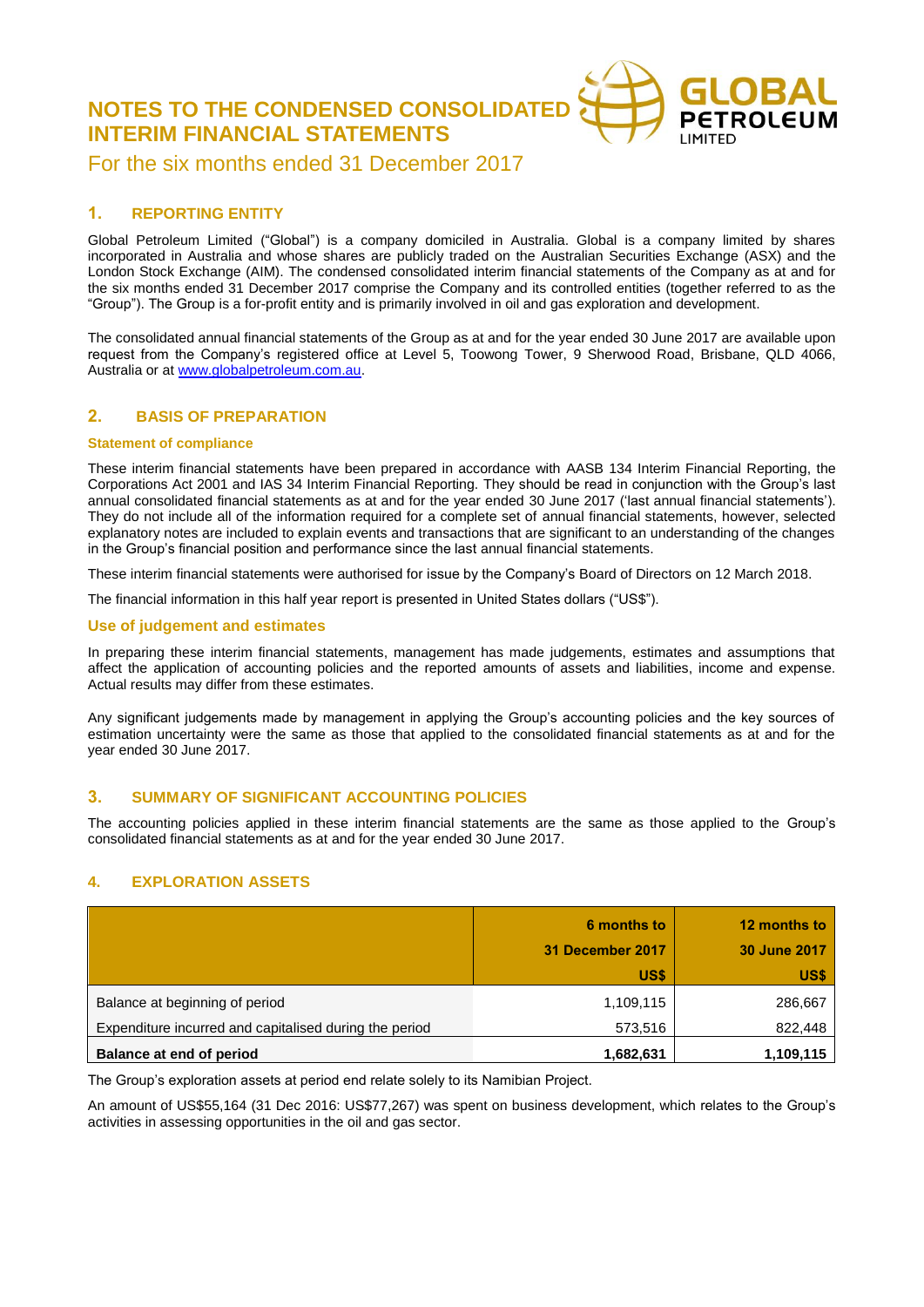**NOTES TO THE CONDENSED CONSOLIDATE INTERIM FINANCIAL STATEMENTS**



For the six months ended 31 December 2017

## **5. EQUITY SECURITIES ISSUED**

### **Discretionary grant of shares**

On 26 August 2016, the Company made a discretionary grant of shares, following shareholder approval at the AGM on 17 November 2015, to the Directors. 838,842 ordinary shares were issued for no consideration.

This share grant was accounted for as a share based payment and this resulted in US\$22,348 being recognised as an expense in the half year period to 31 December 2016. No shares were granted in the 6 months to 31 December 2017.

| 6 months to 31 December 2016 | <b>Number of shares</b> | <b>Value of shares</b>   |
|------------------------------|-------------------------|--------------------------|
| Peter Hill                   | 517,545                 | AU\$18,114 (US\$13,788)  |
| John van der Welle           | 93,629                  | AU\$3,277 (US\$2,494)    |
| Peter Blakey                 | 48,771                  | AU\$1,707 (US\$1,299)    |
| Damien Cronin                | 130,126                 | AU\$4,554 (US\$3,468)    |
| Andrew Draffin               | Nil                     | Nil                      |
| Peter Taylor                 | 48,771                  | AU\$1,707 (US\$1,299)    |
| <b>Total</b>                 | 838,842                 | AU\$ 29,359 (US\$22,348) |

### **Options issued**

On 14 November 2017, following AGM approval, options were issued to some of the Directors. They were valued at AUD \$0.021 (US\$0.016) per option. The fair value of the options was determined by adopting a Binomial options pricing model. The total expense arising from the equity based payment for the 6 month period to 31 December 2017 was US\$128,167. There were no vesting or performance conditions. They are exercisable before 13 November 2022. No options were issued in the 6 months to 31 December 2016.

| 6 months to 31 December 2017 | <b>Number of options</b> | <b>Value of options</b>    |
|------------------------------|--------------------------|----------------------------|
| Peter Hill                   | 6,000,000                | AU\$126,000 (US\$96,125)   |
| John van der Welle           | 1,000,000                | AU\$21,000 (US\$16,022)    |
| <b>Andrew Draffin</b>        | 500,000                  | AU\$10.500 (US\$8,010)     |
| Garrick Higgins              | 500,000                  | AU\$10.500 (US\$8,010)     |
| Total                        | 8,000,000                | AU\$ 168,000 (US\$128,167) |

No options were exercised or cancelled in the 6 month period to 31 December 2017 or 2016.

## **6. SHARE BASED PAYMENTS**

Other than the grant of options disclosed in Note 5, no other share based payments were made during the 6 month period to 31 December 2017.

## **7. SEGMENT INFORMATION**

The following is an analysis of the Group's revenue and results by reportable segment.

Africa – the Group currently holds prospective oil and gas exploration interests offshore Namibia.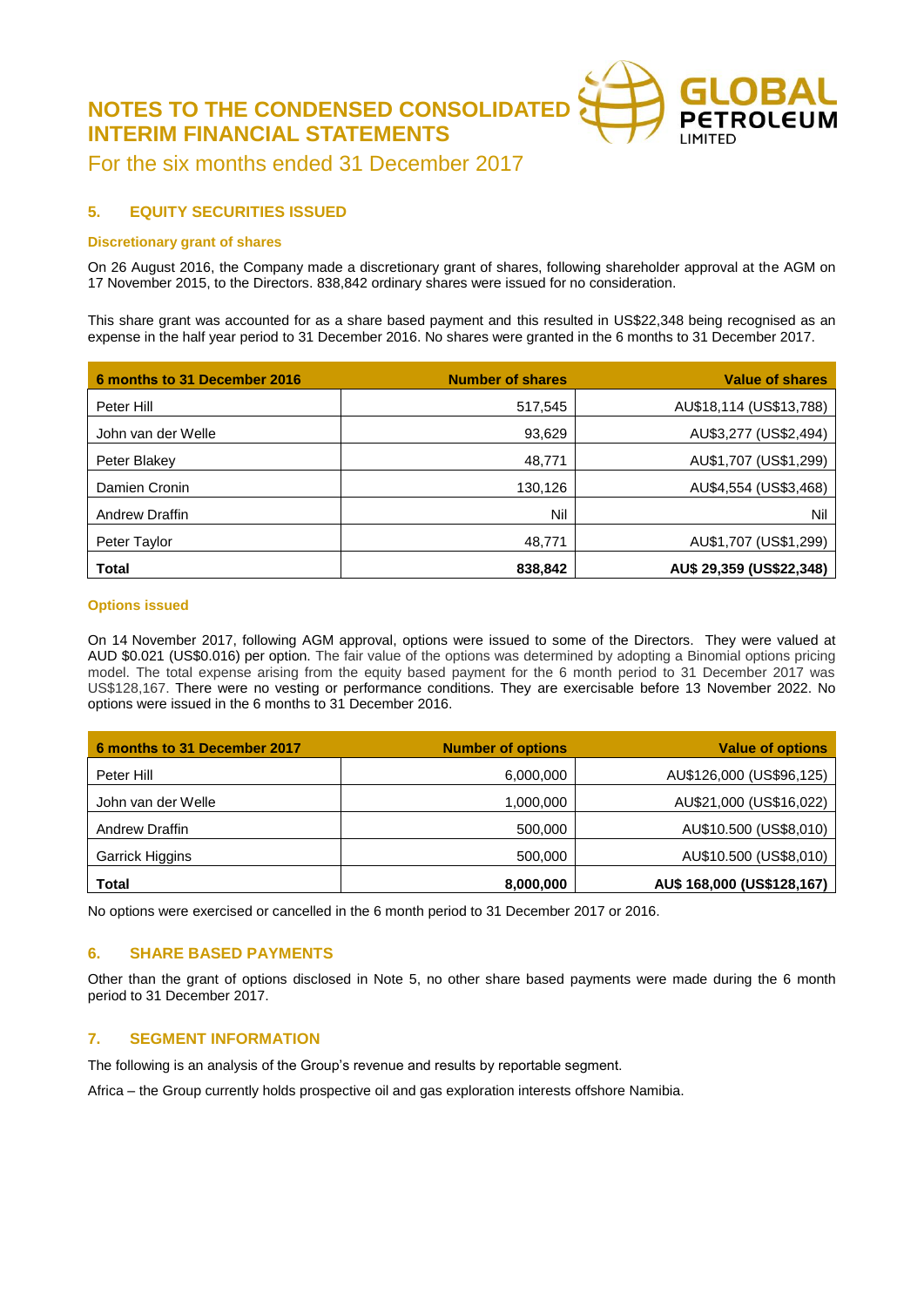**NOTES TO THE CONDENSED CONSOLIDATED INTERIM FINANCIAL STATEMENTS**



For the six months ended 31 December 2017

## **7. SEGMENT INFORMATION (cont)**

|                                                |              | <b>Africa</b> |              | <b>Consolidated</b> |  |
|------------------------------------------------|--------------|---------------|--------------|---------------------|--|
| For the six months ended 31<br><b>December</b> | 2017<br>US\$ | 2016<br>US\$  | 2017<br>US\$ | 2016<br>US\$        |  |
| <b>Segment revenue</b>                         |              |               |              |                     |  |
| External revenue                               |              |               |              |                     |  |
| <b>Total revenue</b>                           | ۰            | ۰             | ۰            |                     |  |
| <b>Segment result</b>                          |              |               |              |                     |  |
| Segment result                                 | ٠            |               |              |                     |  |
|                                                | ٠            |               |              |                     |  |
| Interest income                                |              |               | 45,188       | 21,909              |  |
| Net foreign exchange gain (loss)               |              |               | (3, 422)     | (37, 467)           |  |
| Corporate and administration costs             |              |               | (888, 744)   | (919, 775)          |  |
| Equity based remuneration                      |              |               | (128, 167)   | (22, 348)           |  |
| Profit (loss) for the period before tax        |              |               | (975, 145)   | (957,681)           |  |
| Income tax benefit                             |              |               |              |                     |  |
| Profit (loss) for the 6 month period           |              |               | (975, 145)   | (957, 681)          |  |

|                                 |                    | <b>Africa</b> | <b>Consolidated</b> |              |  |
|---------------------------------|--------------------|---------------|---------------------|--------------|--|
|                                 | <b>31 December</b> | 30 June       | <b>31 December</b>  | 30 June      |  |
|                                 | 2017<br>US\$       | 2017<br>US\$  | 2017<br>US\$        | 2017<br>US\$ |  |
| <b>Assets</b>                   |                    |               |                     |              |  |
| Segment assets                  | 1,719,484          | 1,125,077     | 1,719,484           | 1,125,077    |  |
| Unallocated assets              |                    |               | 6,270,200           | 7,979,910    |  |
| <b>Consolidated Assets</b>      |                    |               | 7,989,684           | 9,104,987    |  |
| <b>Liabilities</b>              |                    |               |                     |              |  |
| Segment liabilities             | 47,519             | 277,397       | 47.519              | 277,397      |  |
| Unallocated liabilities         | -                  |               | 272,530             | 310,976      |  |
| <b>Consolidated liabilities</b> |                    |               | 320,049             | 588,373      |  |

## **8. CAPITAL AND JOINT VENTURE COMMITMENTS**

## **8.1 Exploration expenditure commitments**

In order to maintain current rights of tenure to exploration tenements, the Group is required to perform minimum exploration work to meet the minimum expenditure requirements specified by various foreign governments where exploration tenements are held. These obligations are subject to renegotiation when application for a tenement is made and at other times. These obligations are not provided for in the financial statements. Financial commitments for subsequent periods can only be determined at future dates, as the success or otherwise of exploration programmes determines courses of action allowed under options available in tenements.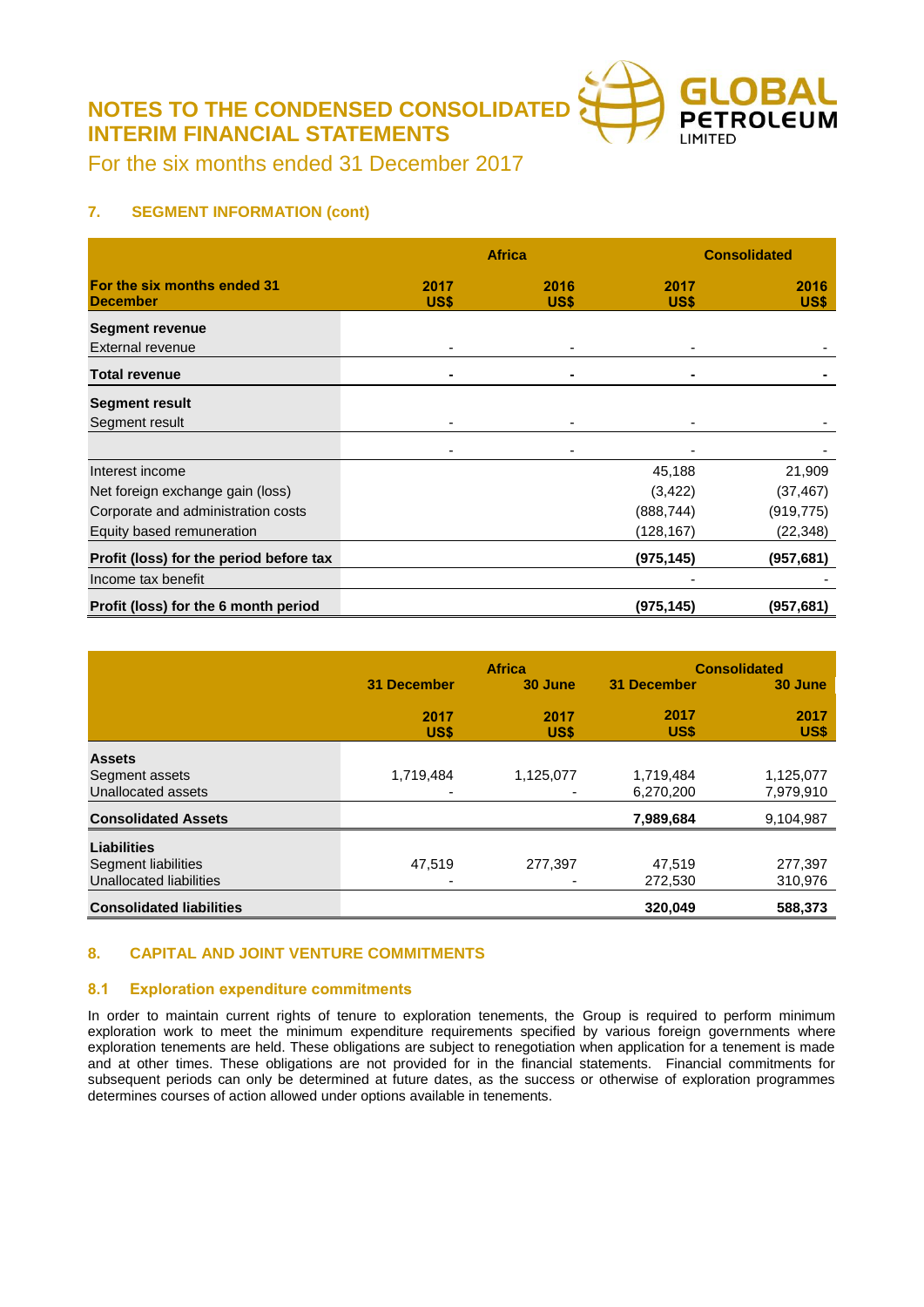**NOTES TO THE CONDENSED CONSOLIDATED INTERIM FINANCIAL STATEMENTS**



For the six months ended 31 December 2017

## **8. CAPITAL AND JOINT VENTURE COMMITMENTS (Cont.)**

### **8.2 Joint venture commitments**

On 26 August 2011, the Group acquired Jupiter Petroleum Limited ("Jupiter") which holds prospective oil and gas exploration interests in offshore Namibia. In order to maintain current rights of tenure to the exploration Licences, Global is required to perform minimum exploration work to meet the minimum expenditure requirements specified in the Namibian Petroleum Exploration Agreement. The obligations include:

(a) **Initial Exploration Period** (First four years of Licence commencing on 3 December 2010. On 22 August 2014 the Namibian Government extended only this Initial Exploration Period by 12 months to 3 December 2015):

The minimum exploration expenditure commitment for the Initial Exploration Period: was US\$1 million. Over US\$3 million was spent by Jupiter during this period.

- (b) **First Renewal Exploration Period** (Three years from 3 December 2015 to 3 December 2018): The Ministry of Mines and Energy ("MME") agreed a 2 year renewal period to run until 3 December 2017. They
	- also agreed a 50% relinquishment of the Licence area. Minimum exploration expenditure for the 2 year renewal period:
	- The reprocessing of existing 2D seismic lines across that portion of the Licence Area which is retained following the mandatory 50% relinquishment. This was completed during the second and third quarter of 2016.
	- Acquisition of 800km of long offset 2D over the retained acreage. The reprocessed existing 2D data will be used to assist with the design and location of the new survey.

The acquisition and processing were completed by the end of 2017.

In November 2017, the MME agreed an extension to the First Renewal Exploration Period of 12 months to 3 December 2018. In addition, the MME has agreed entry into the Second Renewal Period effective from 3 December 2018 for a period of two years.

The minimum work program for the one year extension is the acquisition of 600 square kilometres of 3D seismic data, contingent upon Global concluding a farm-out agreement with a third party to fund the acquisition of the 3D data. If the 3D acquisition is not completed during the 12 month extension period, it may be carried over into the Second Renewal Period.

(c) **Second Renewal Period** (Two years from 3 December 2018): During the Second Renewal Period the commitment is to drill one well (depth and location to be agreed) unless the Ministry and Global agree that circumstances dictate otherwise.

Jupiter has an 85% interest in the Petroleum Exploration Licence, however, it is responsible for 100% of the expenditure requirements with its joint venture partners holding a total of 15% free carried interest.

### **9. FINANCIAL INSTRUMENTS**

The financial assets and liabilities consist of trade and other receivables and trade and other payables. The financial assets and liabilities are carried at amortised cost, the carrying value is assumed to approximate their fair value.

### **10. SUBSEQUENT EVENTS**

With the exception of the items below, there has not arisen, in the interval between the end of the half year and the date of this report, any item, transaction or event of a material nature likely, in the opinion of the Directors of the Company, to affect significantly the operations of the Group, the results of those operations or the state of affairs in subsequent financial periods.

On 15 January 2018 the Company announced the results of a Competent Persons Report which the Directors consider confirmed a high level of prospectivity in the Namibian Blocks held by the Company, and included the calculation of Prospective Resources.

Stella Energy Advisors were appointed on 19 January 2018 to advise the Company during a structured farm-out process of the Company's Namibian acreage with a view to seeking a partner to fund future operations, commencing with a 3D seismic survey.